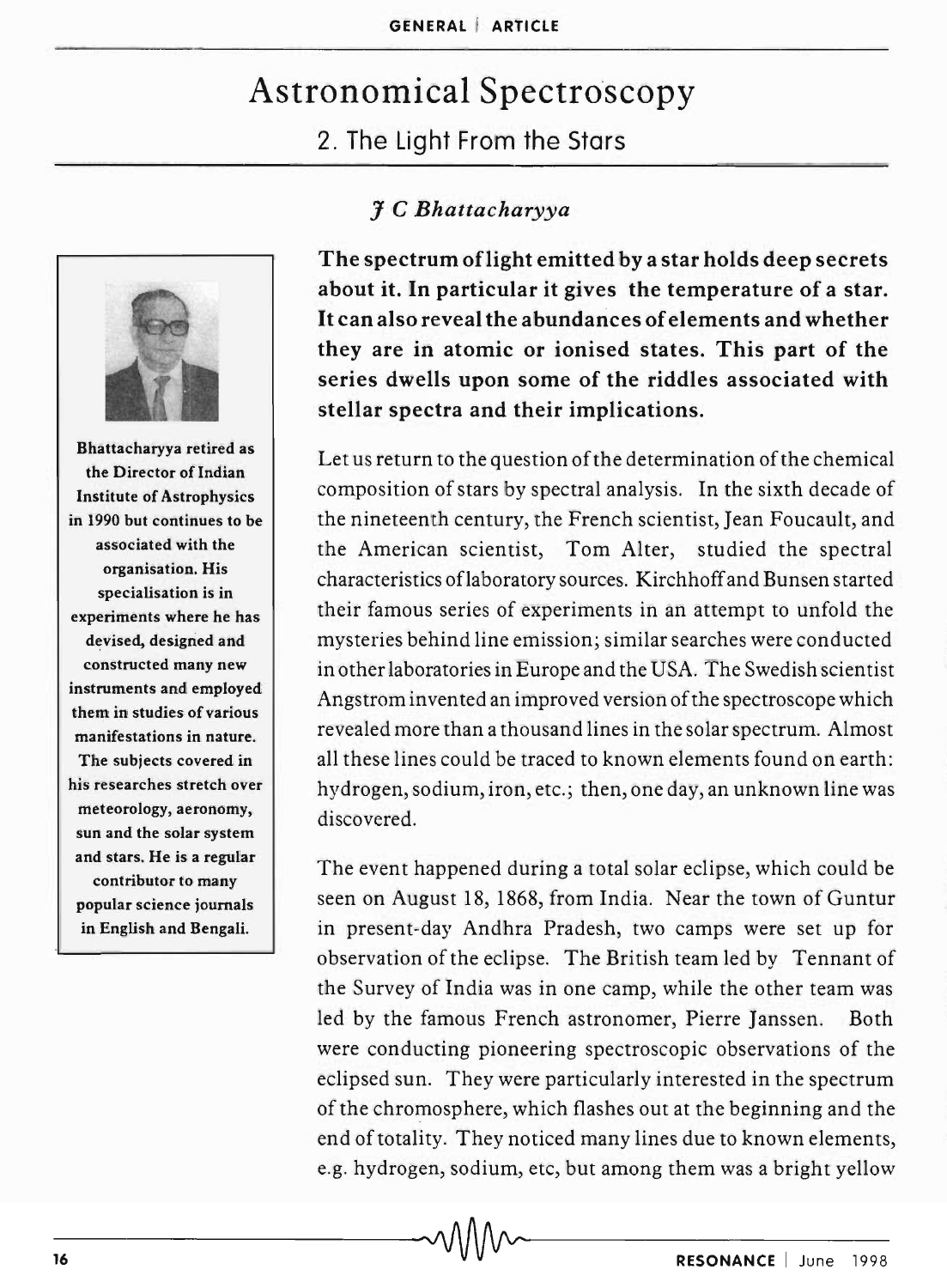line  $(\lambda 5876)$  which could not be identified as being due to any known element.

The line was noticed by both teams; Janssen wrote to the famous British scientist, Norman Lockyer, in England, seeking an explanation. The report by Tennant also reached him. After considering all features, he arrived at the conclusion that the line must be due to a new element; because it was found on the sun, a name was suggested: helium, from the Greek word 'helios' meaning the sun. But it remained a wild guess; the scientific community was not prepared to accept the existence of a new element. Twenty seven years later, the British chemist, William Ramsey, discovered a new gas liberated from radioactive decay products of some minerals. The yellow line was clearly seen in its spectrum; other lines matched exactly some of the solar' Fraunhofer lines which had remained unidentified. Helium had finally been discovered. It was later proved that, after hydrogen, this element is the most abundant one in the universe.

It is somewhat fortunate that an element first seen in solar spectra was later discovered on earth. Certain other speculations about new elements based on spectral signatures could not be verified. In the spectrum of the solar corona, a bright green line  $(\lambda 5303)$  may be seen during a total eclipse; following the established practice, they even named it 'coronium'. But searches over three-quarters of a century did not yield any proof of the existence of this element; ultimately, in 1940, the Swedish scientist, Bengt Edlen, proved that, at very high temperatures, when iron atoms become multiply-ionised, they produce this line.

Another bright green line  $(\lambda 5007)$  is seen in the spectra of nebulae; it was speculated that this corresponded to a new element, 'Nebulium', which again proved elusive. It was later shown that, at high temperatures, rarefied oxygen ions emit this particular line; 'nebulium' is non-existent. But in the case of helium, the speculation was proved correct.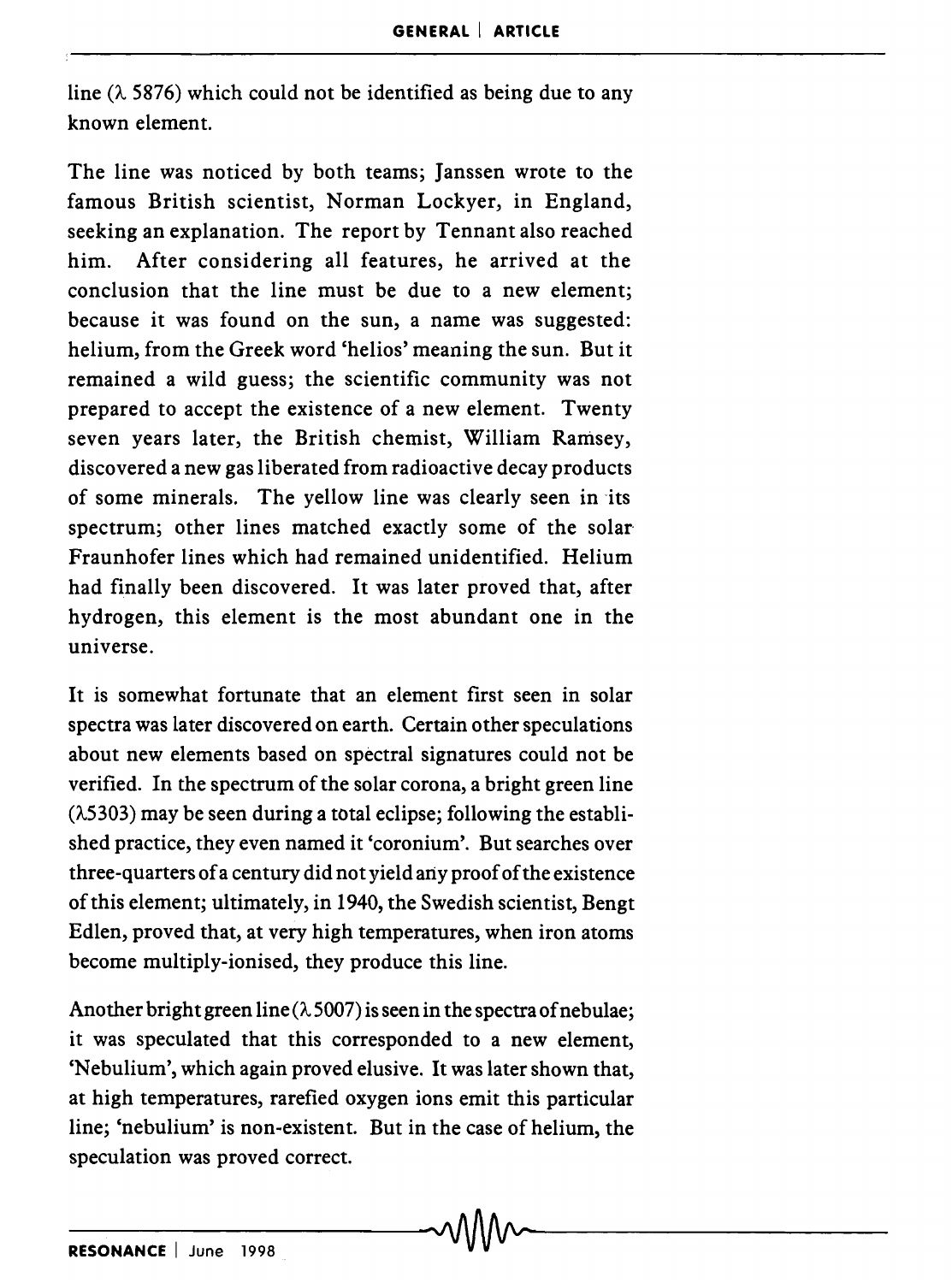According to many astronomers, a new branch of science, astrophysics, was born during the total eclipse of August 1868, because, from that day onwards the new technique of spectroscopy began revealing new information about the cosmos.

The origin of the Fraunhofer lines is in the chromosphere; in that case, when the last trace of the sun's photosphere was covered, the dark Fraunhofer lines would suddenly change into bright emission lines.

According to many astronomers, a new branch of science, astrophysics, was born during the total eclipse of August 1868, because, from that day onwards the new technique of spectroscopy began revealing new information about the cosmos. The most brilliant proof of the ideas of Bunsen and Kirchhoff was obtained during another solar eclipse, in 1870; the track of totality passed over the northernmost parts of Mrica, and Charles Young of Princeton University had set up instruments for a very special observation. He kept watching through a spectroscope the eastern edge of the sun about to be eclipsed. He wanted to verify Kirchhoff's hypothesis<sup>1</sup> and the experiment confirmed the hypothesis, but with such magical suddenness that the observer was left spellbound. More than a century has passed since that pioneering experiment, but the experiment of observing the 'flash-spectrum' is repeated during almost all eclipses. More refined instruments have definitely added new information, but, more importantly, the indescribable beauty of the event fascinates all observers. Young's experiment has silenced all doubts about the ideas of Kirchhoff and Bunsen.

Ever since that time, spectroscopy became the main tool for astrophysical research. I have already discussed early experiments by Huggins; a few other scientists continued the search. An Italian astronomer, Pietro Angelo Secchi, started classifying stars according to the patterns of their spectra. Photography had been invented about twenty five years before the first photograph of the moon was obtained in 1840. The sensitivity of detection was rather low, but rapid progress in the technique was achieved. The photography of celestial objects became quite common, and efforts were now made to photographically record stellar spectra. The Harvard Observatory in the USA took on a leading role; Henry Draper, from this group, started a very ambitious programme of photographing the spectra of all stars that were accessible to their equipment. He started the programme in 1872, and by 1884, when Henry Draper died, only about twenty percent of all stars had been covered. Members of the Draper family requested the observatory not to stop the programme; they promised to provide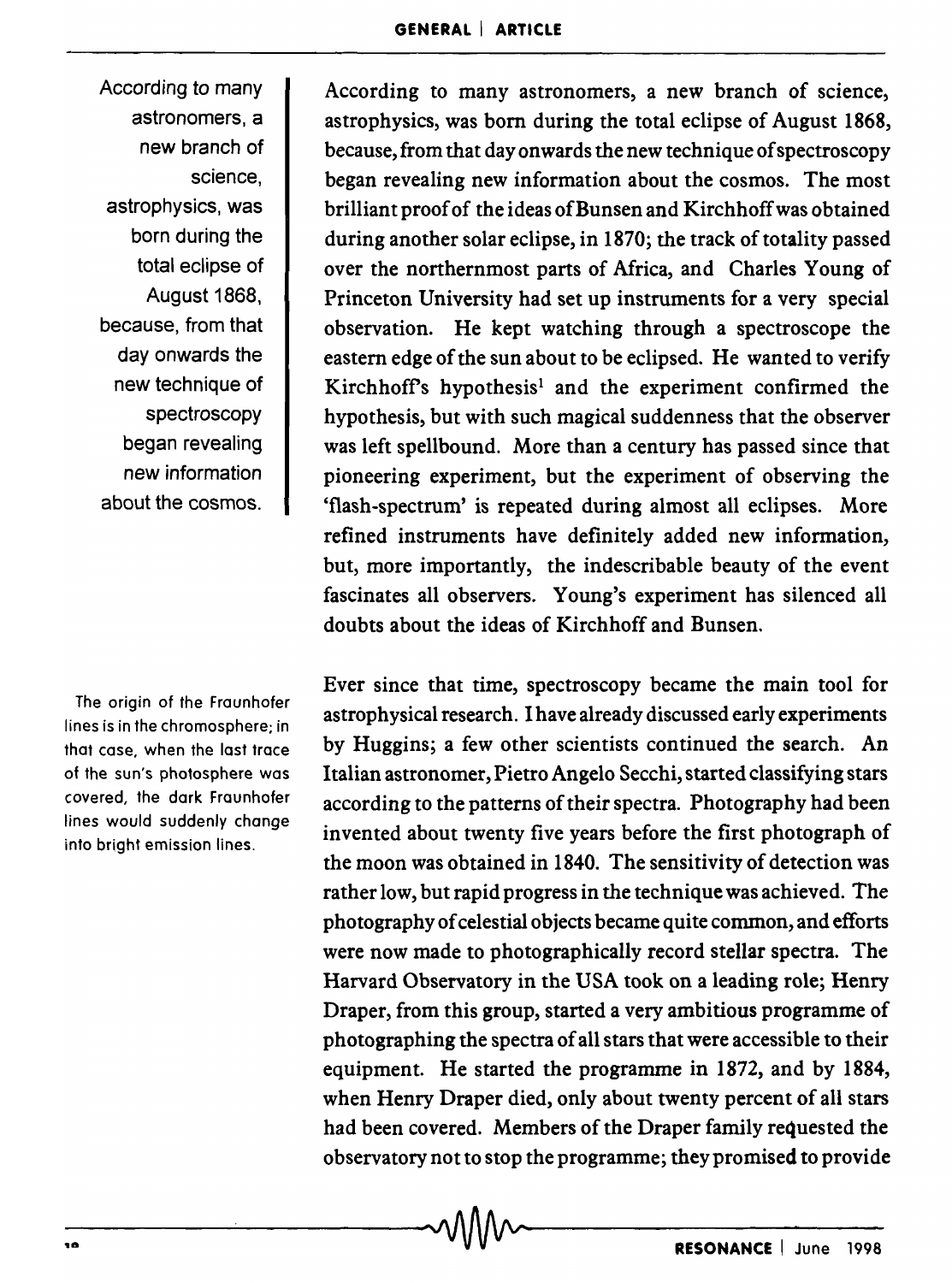enough financial assistance to continue the work. The new director, Edward Pickering, carried on the programme; by 1920, about 200,000 stellar spectra had been collected; the present number is about 250,000. In astronomical literature, this collection of spectra is known as the Henry Draper Catalogue; each star in this catalogue is designated by a number starting with the letters HD, the initials of Henry Draper. This collection proved vital, for, at a critical stage in the evolution of astrophysics, it provided the essential raw data to help the advancement of the young science. The main hero of this drama was a young Indian scientist, Meghnad Saha; I shall come to his story a little later.

At the beginning of this century, two kinds of information came out of the analysis of astronomical spectra: the chemical composition of the heavenly bodies, and the details of their motions. In 1908, a clever application of a newly discovered effect in laboratory physics resulted in the opening up of another channel: the magnetic fields of distant bodies could be measured. George Ellery Hale, at Mount Wilson, USA, applied the principle of the Zeeman effect, $2$  to the analysis of the light from sunspots and discovered the existence of strong magnetic fields there. A few months later, John Evershed, at Kodaikanal Observatory in India, discovered vortical motions in solar gases in areas surrounding sunspots. The foundations of a new branch of physics, magnetohydrodynamics, were laid by these two early experiments.

With more advancements in the techniques of spectroscopy, new features of astronomical spectra came to light. Many new characteristics of the profiles of spectral lines could now be distinguished, which conveyed new information about the sources of these lines. Let us take the case of solar spectra, for example: some very fine lines were noticed which did not appear to have their origins in the sun. These are, in fact, created by gases in the atmosphere of the earth and were termed 'telluric lines'. I have already mentioned that small Doppler shifts are noticed when light from different parts of the sun are analysed; Members of the Draper family requested the observatory not to stop the programme; they promised to provide enough financial assistance to continue the work.

<sup>2</sup> The spectral lines of sources placed in a magnetic field split up into two or more polarised components leading to the determination of celestial magnetic fields.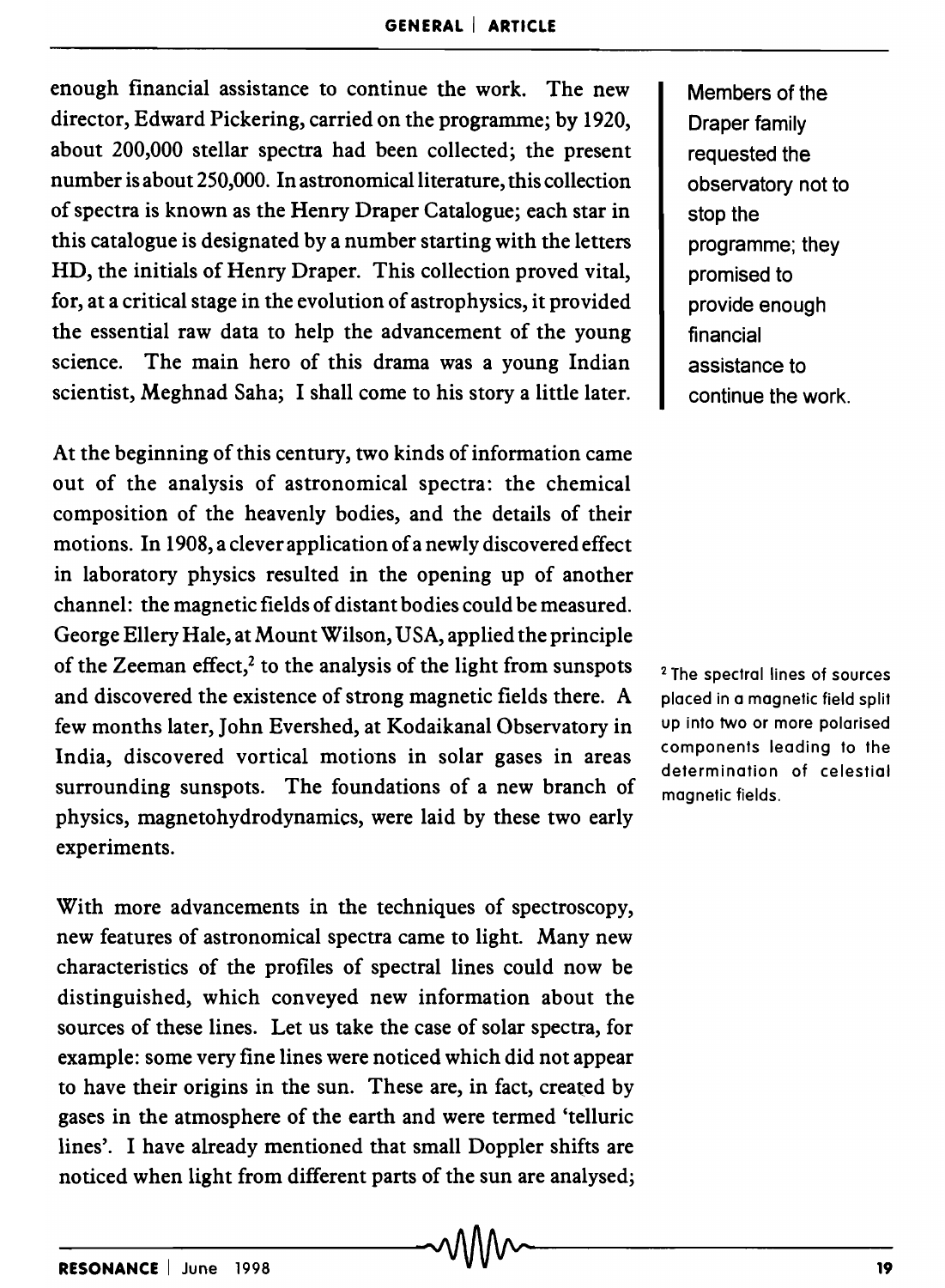In the solar atmosphere, higher temperatures result in the random thermal motion of constituent atoms, which broadens the spectral lines. This is known as thermal broadening and is utilised for determining the temperatures of sources.

telluric lines do not show any such shifts. They are also very narrow, almost down. to instrumental limits. The reason for this narrowness lies in the relatively low temperatures in the earth's atmosphere. In the solar atmosphere, higher temperatures result in the random thermal motion of constituent atoms, which broadens the spectral lines. This is known as thermal broadening and is utilised for determining the temperatures of sources.

But temperature is not the only factor that broadens spectral lines; in the solar atmosphere, microturbulence also considerably broadens them. For stars, whose surface features cannot be resolved, rotation also broadens spectral lines. The characteristics of the absorbing materials also affect the width, particularly in thick atmospheres. But all these effects have subtle differences which can be recognised by high-dispersion, high-resolution spectroscopy.

Many patterns of spectra were noticed in the Henry Draper collection, but no physical explanations were forthcoming. It was only known, from earlier experiments, that different materials produce their characteristic patterns of spectra; how the properties of the material and the emission of radiation are linked was not clear. The time was ripe for the appearance of a genius who would solve that riddle.

At the turn of the twentieth century, a radically new idea was introduced by a German professor, Max Planck. It was known that matter is composed of smaller units called atoms; it was now speculated that when radiation is emitted, it comes in small bundles. It was a novel idea and was not easily accepted by the scientific community, but several experimental observations were beautifully explained by the application of this hypothesis; this idea led to what is known as the quantum theory.

In 1913, a young Danish Professor, Niels Bohr, published a paper in which he put forward a solution to the riddle of line spectra. Ifhydrogen is enclosed in a closed tube and an electrical discharge is passed through it, a reddish light is emitted whose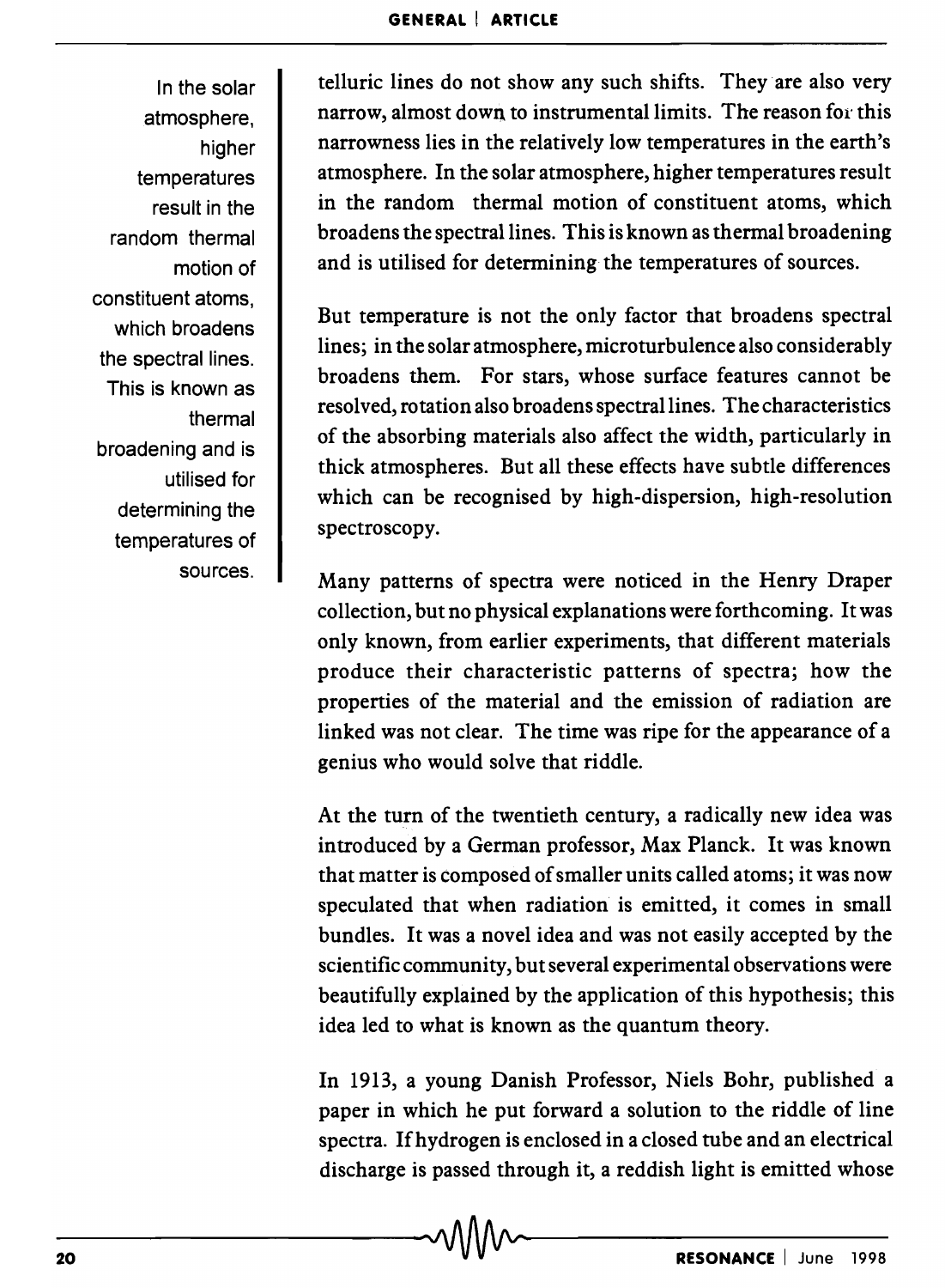spectrum consists of a series of lines; this had been known for more than half a century. Even a remarkable order had been discovered in spacing of these lines. In Niels Bohr's paper, it was shown that the lines are created by electronic transitions within the atom, and that the process occurs according to the quantum theory. His calculations exactly determined the spacings of the lines.

Bohr's idea can be described by a simple classical model. He chose the simplest of atoms, hydrogen, with a positively charged proton at the centre and a negatively charged electron orbiting around it, somewhat like a planetary system with a single planet orbiting around a central star. If a bundle of radiation is captured while passing through it, the energy of the atom increases and this manifests itself in the electron jumping to a higher orbit. But unlike a classical dynamical case, the next higher orbit can have only fixed sizes, strictly according to the quantum theory. Again, when the electron jumps back to the lower orbit, its extra energy is radiated away as a new photon. Since the orbital sizes are fixed, the energies of the emitted photons are also fixed, and, according to Planck's postulate, their frequencies are also fixed. These are the emitted photons distributed over the series which give the line spectrum. From experimentally determined parameters of the hydrogen atom, these line frequencies can be precisely calculated, and these match the observed frequencies of the various lines perfectly.

The observed frequencies of the lines in the hydrogen spectrum matched Bohr's calculations, but when the same idea was applied to heavier atoms, large discrepancies were noticed. The riddle was ultimately solved by Sommerfeld and a few other scientists, who introduced modifications in the structure and dynamics of the electrons; after these modifications had been introduced, it was possible to calculate the frequencies of line emissions for all atoms quite precisely. Fifty years after Kirchhoff's discovery, it had become clear that the patterns of line emissions characterising different materials are due to the internal structure of the atoms involved.

In 1913, a young Danish Professor, Niels Bohr, published a paper in which he put forward a solution to the riddle of line spectra.

Fifty years after Kirchhoff's discovery, it had become clear that the patterns of line emissions characterising different materials are due to the internal structure of the atoms involved.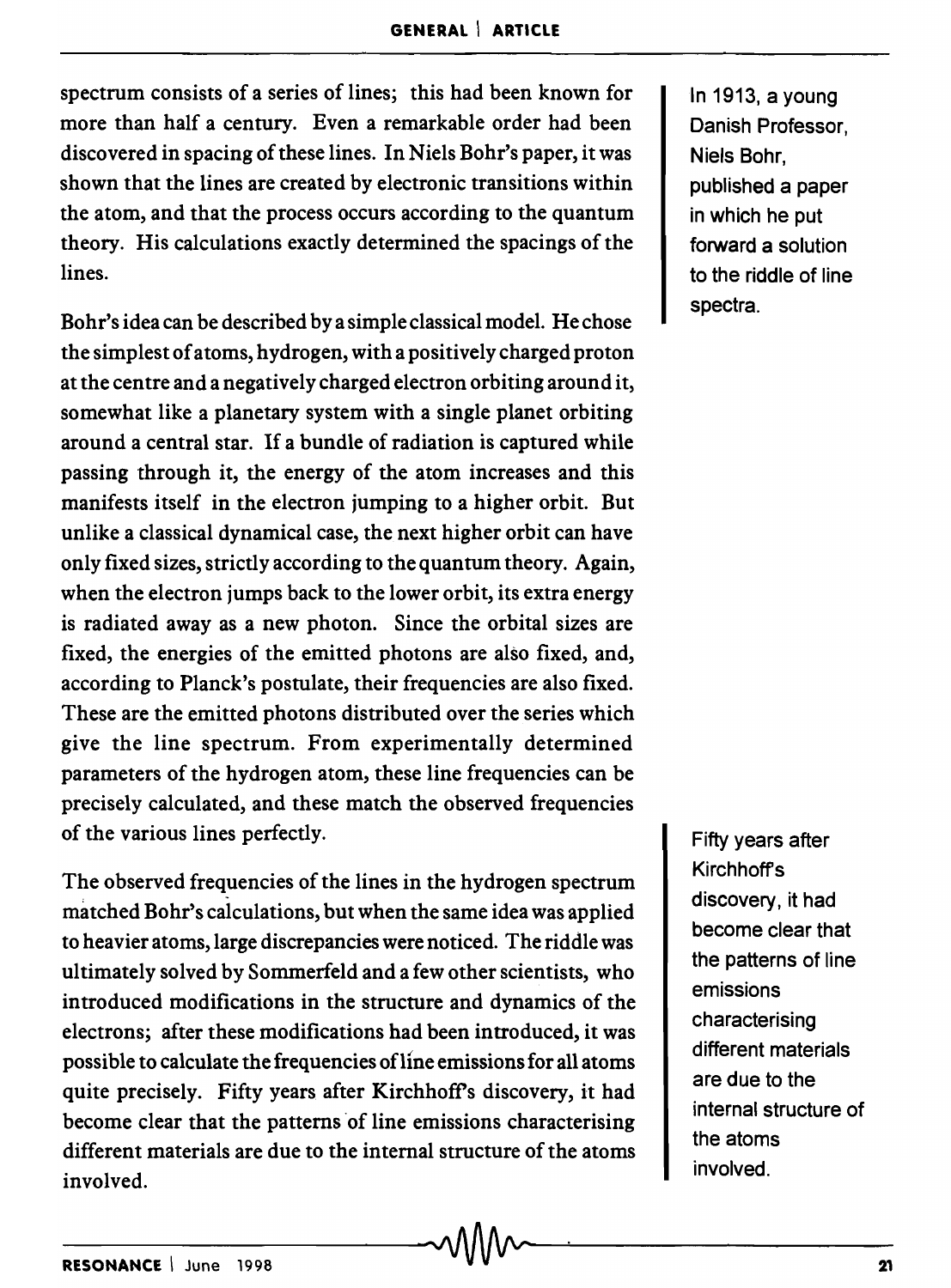Were the stars composed of different materials than the rest of the universe? Or was it the stellar evolutionary process that created new materials?

Laboratory experiments also revealed that even small changes in the orbiting electron cloud could alter the emitted spectrum drastically. Let us take, for example, the case of a laboratory # argon lamp. If a lamp is ignited by discontinuous sparks, its light is different from another operated with a steady arc. It was found that, in the first case, one or two outer orbital electrons are expelled and the gas becomes ionised; the internal structure and energy levels of the ions are different from those of neutral argon atoms. It was also known that, at high temperatures, a large number of atoms becomes ionised, and the emitted light has a different spectral pattern. This property of light emission was fully comprehended by M N Saha, and he applied his principle to understanding the spectra of the sun and the stars. It happened in 1920 and he was a lecturer in Calcutta University at that time; I shall now deal with his story.

At the time, Henry Draper's programme had been in existence for almost half a century, about 200,000 spectra had been collected, but stellar spectra were becoming more enigmatic. It was realised that the line patterns vary; in some stars only a few lines were visible, while in others, numerous lines could be seen. The spectra of some stars were bright in the blueviolet region while others were distinctly red. Some stars appeared to be filled with metal vapours, while others appeared to contain nothing but hydrogen. What did all these observations indicate? Were the stars composed of different materials than the rest of the universe? Or was it the stellar evolutionary process that created new materials? All these questions were crowding scientists minds.

Some rough guesses could be made from the spectra; blue stars are probably high temperature ones, and the rest can be arranged in order of progressively decreasing temperatures according to their colours (from white to red). But that poses another riddle. Blue stars appear to contain nothing but hydrogen; as one moves to lower temperatures the hydrogen lines become stronger at first, reach a maximum intensity, and then slowly fade out; in their place, metallic lines appear to grow stronger. In most low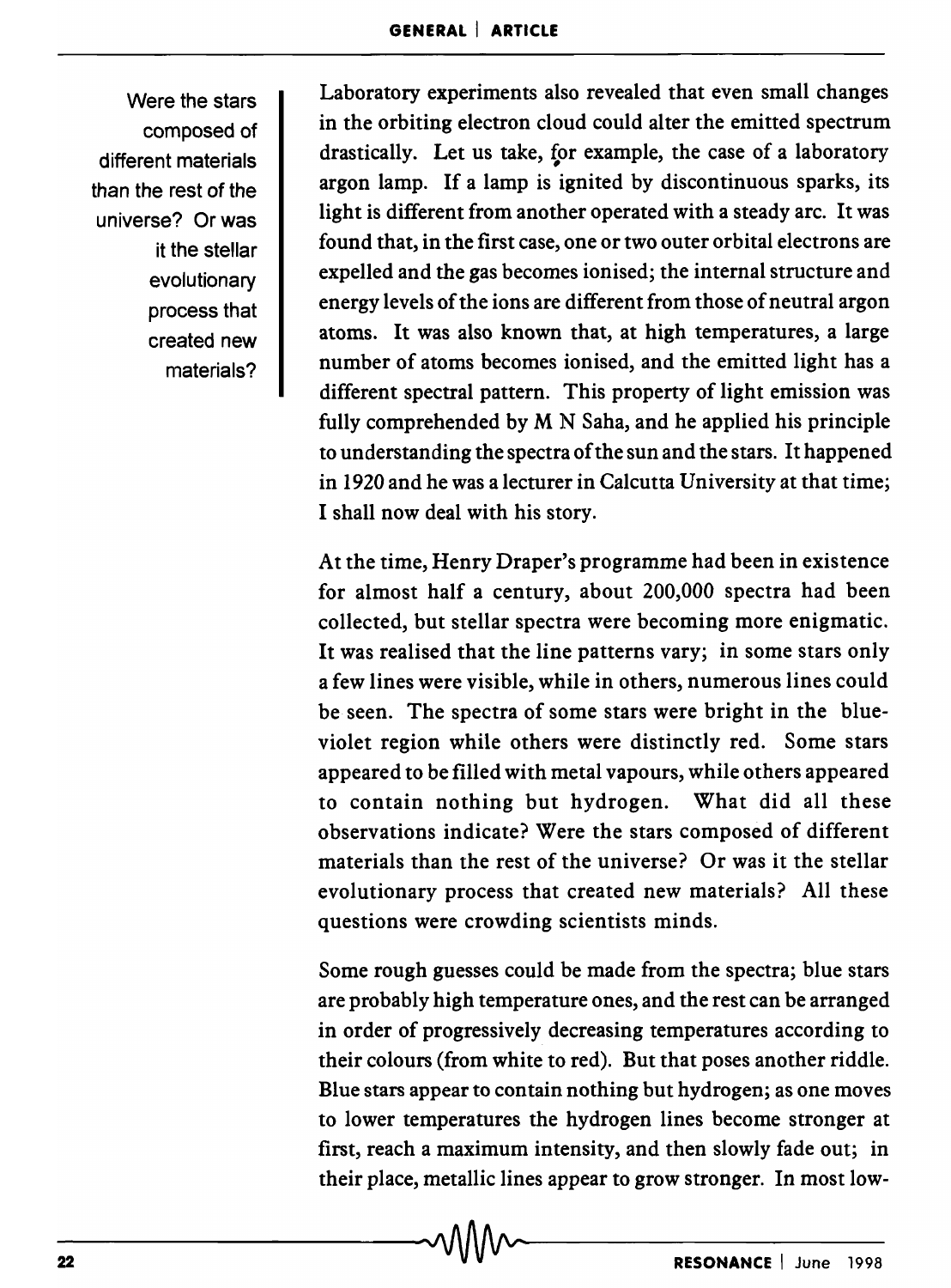temperature red stars, one finds many fine metallic lines. How is such a variety of lines possible?

Many weird ideas were expressed at that time. According to some, when new stars are born out of clouds consisting of the primeval material of the universe, all the elements are present; this is why metal lines are seen in some stars; but, as they start to heat up, bigger atoms are broken down to smaller ones like hydrogen, and that is why the hotter stars show the presence of more hydrogen. But the idea did not convince many scientists; the temperatures needed for breaking up atoms are much, much higher than those that are found on stellar surfaces. Besides, in certain high-temperature stars, no hydrogen is seen, but lines due to ionised helium are very strong; this does not conform to the scenario of fragmentation of large atoms.

The riddle was cleared in a series of papers which was published in successive issues of the *Philosophical Magazine* in 1920; satisfactory answers to all these questions could be found in them. The central idea was that to extinguish a line from the spectrum one does not need to break an atom, the removal of an outer electron is sufficient, and this does not require very high temperatures. The outer electrons in metal atoms are rather loosely bound; a relatively low temperature easily removes them, and the metal-indicating lines fade out. New lines due to ionised metals appear in other parts of the spectrum, but these may fall outside the visible band. It may appear that metal atoms are not present in the star, but, in fact, they remain in an ionised condition.

The enigmatic behaviour of hydrogen lines in stellar spectra was easily explained. Hydrogen atoms have only one electron each, and, at high temperatures, this electron gets detached and the atom loses the capability of line emission. Lines due to ionised· helium are seen because the second electron of helium is relatively strongly bound and it continues to emit line radiation. At lower temperatures, the electron descends to near the ground level, and no radiation results. This is why medium temperature stars

It may appear that metal atoms are not present in the star, but, in fact, they remain in an ionised condition.